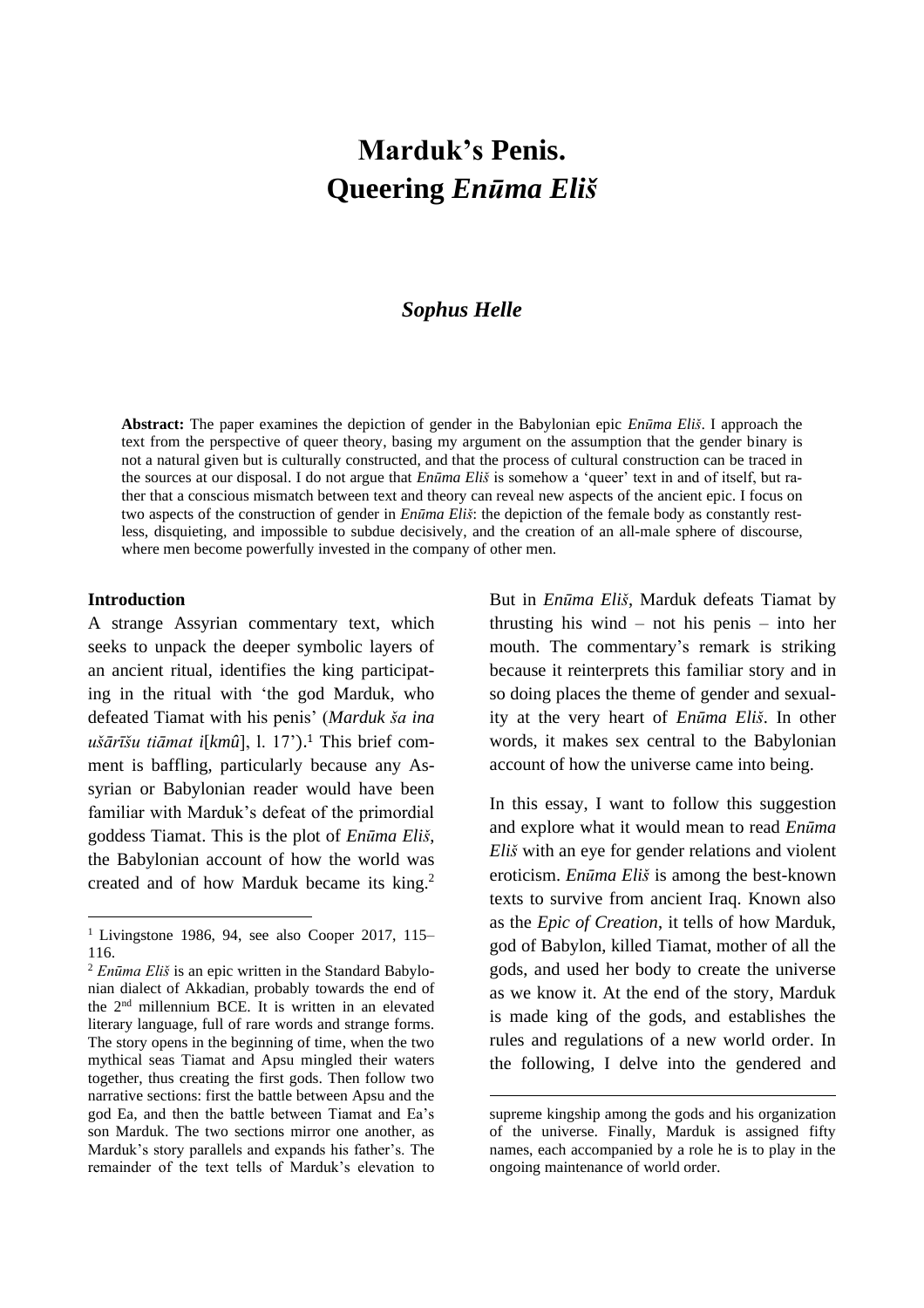sexual aspects of the ideological order that is established in the text. I examine the construction of a binary division between genders, and of a violent, anxious, self-perpetuating hierarchy between them.

I base my argument on the assumption that gender and eroticism are not biological constants, but factors shaped by the social conventions of any given society – and accordingly, that they are shaped differently in different periods and cultures. This is the fundamental assumption of the theoretical discipline known as queer theory. Queer theory criticizes the notion of a gender binary, that is, the idea that humanity is invariably divided into two categorically distinct genders. Further, queer theory criticizes the idea that human eroticism can be neatly divided into homo- and heterosexuality, and that the meaning of sexuality has remained constant across historical periods. Instead, queer theory points to the myriad different ways in which gender and sexuality have been depicted throughout history and around the globe. Our perception of sex is so thoroughly filtered by our cultural conceptions, psychological structures, and discursive conventions that we have little hope of reaching a 'pure', historically stable idea of what sexuality, femininity, or masculinity are truly like. Accordingly, we cannot project our modern notions of what 'gender', 'sex', 'male', 'female', 'homosexual', and 'heterosexual' all mean onto pre-modern periods, instead, we must examine how these categories were constructed in the cultures that we study.

However, the constructedness of gender and sexuality is in itself a distinctly post-modern notion, and the discipline of queer theory has only existed for some three decades. Does it then make sense to apply its conclusion to texts that were composed some three millennia ago? Is it not inappropriate to export modern theories of gender onto Babylonian epics? These kinds of questions are often raised by philologists who are wary of the application of explicit theories onto ancient texts. In the following, I argue that the application of queer theory to *Enūma Eliš* is indeed inappropriate, but that this kind of impropriety is also fundamentally necessary to uncover the deeper ideological structures of the text.

# **In defence of an inappropriate theory**

A common approach to literary works from the ancient Near East is to read them as the expressions, conscious or otherwise, of a broader ideological program.<sup>3</sup> Scholars seek to discover in these works an underlying normative message addressed to ancient readers. Take *Enūma Eliš*: the story it tells, of the god Marduk's elevation to divine kingship, is generally taken as a way of conveying in narrative form the earthly hegemony of his city, Babylon.<sup>4</sup> Assyriologists thus often read ancient epics as an attempt to impose a specific narrative order on the society that produced them. We must assume that ancient societies comprised any number of contradictory narratives about the world, of which our texts will often enshrine one in particular. Other cities had other stories, but *Enūma Eliš* cements the supremacy of Marduk specifically, over and above competing deities like Enlil or Ninurta. However, this narrative order, which scholars regularly expect to find in the texts that they study, also represents a methodological challenge. If the texts necessarily – and such is the general assumption – present us with a limited perspective on ancient reality, how can we move beyond this limited perspective to gain a more comprehensive view of that reality? How can we resist the ideological restrictions that the texts impose on their readers? How can we ex-

<sup>&</sup>lt;sup>3</sup> See e.g. the methodological reflections in Michalowski 1983.

<sup>4</sup> See e.g. Foster 2005, 436, who writes that *Enūma Eliš* 'can be read as a document of Babylonian nationalism.'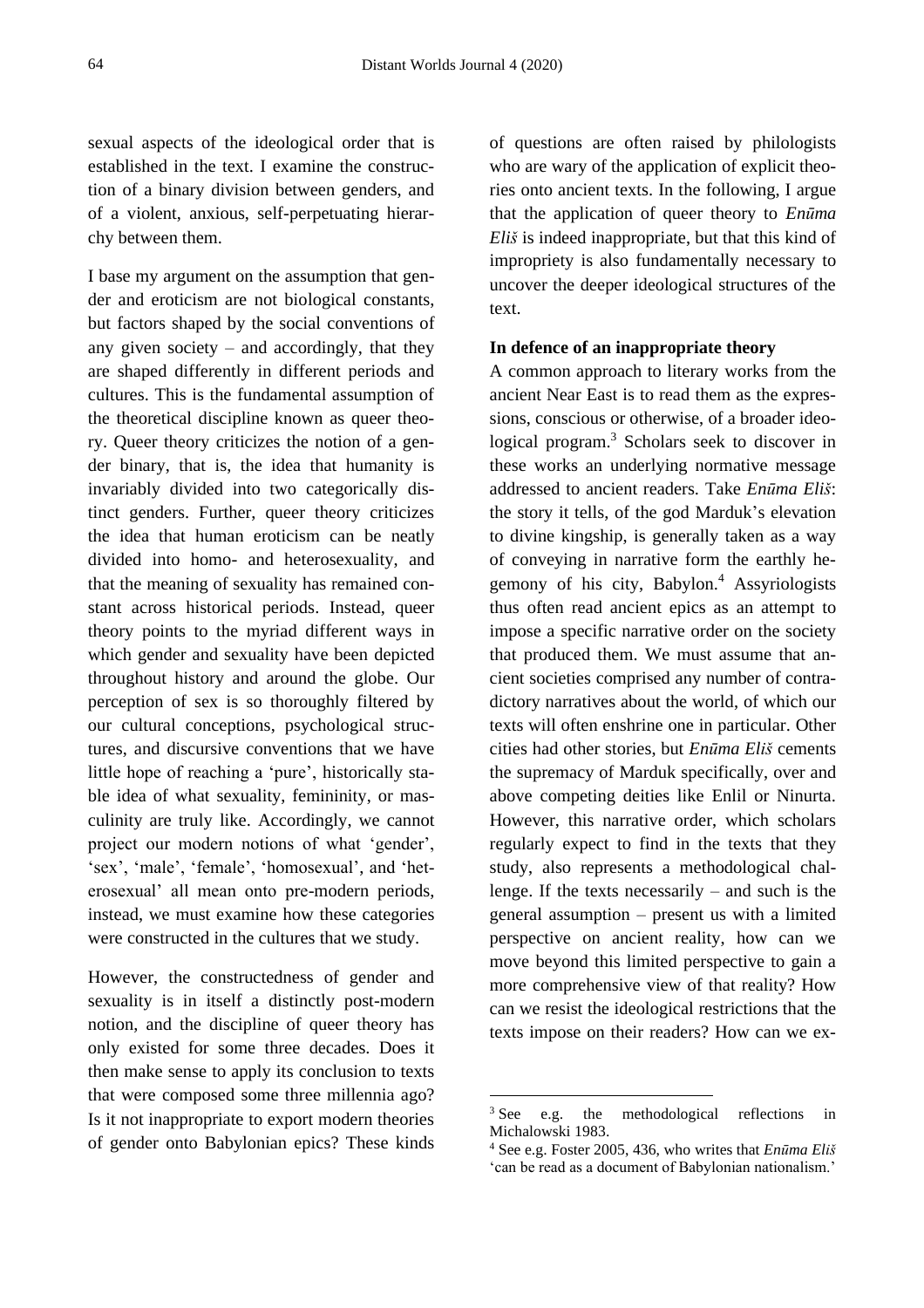amine those phenomena that are repressed by the texts' ideological order?

In *Theory and the Premodern Text*, Paul Strohm argues that modern theory has the potential to help us with this dilemma. $5$  While philologists often resist the application of modern theoretical perspectives on ancient evidence, arguing that those perspectives will inevitably prove anachronistic, this anachronism is actually to be celebrated. Strohm argues that the outside perspective provided by modern theory can disclose elements that have been repressed, both by the conceptual order of the ancient text itself and by traditional assumptions in the modern discipline – assumptions that have become so naturalized as to be taken for granted, thereby becoming invisible to us. Theory can help us to step out of our 'orbit of assumptions', and out of the text's own assumptions about the world, so that we can view our evidence anew.<sup>6</sup> What we must not do, of course, is to subsume ancient texts under the explanatory power of modern theories. Theories can give us new ways of approaching the texts, they can give us the language we need to describe what we find, but they cannot be used as rigid explanations of what is 'really' going on. What we can do is to use modern theories to challenge the texts' account of the world.

In other words, there is something inevitably queer, something odd and ill-fitting, about the application of modern theory to ancient texts, but in that queerness lies a crucial promise: that it will move us towards a new and more comprehensive view of the ancient world. But how can we possibly hope to uncover what a text hides from its readers? Strohm's point of departure is that, while texts may impose an ideological order on their cultural world, they will necessarily fail in doing so.<sup>7</sup> Texts are so enmeshed in the logic of their time, with all its internal contradictions and multiplicity of perspectives, that they can never finally reduce them to a single, coherent message. Instead, texts will always preserve a trace of that which they repress. *Enūma Eliš*, for example, excludes the god Enlil from the Babylonian pantheon, replacing him with Marduk, but Enlil keeps returning to the text. Implicit intertextual references recall older stories about Enlil as a foil for Marduk's elevation;<sup>8</sup> the creation of the heavens includes the establishment of Enlil's 'heavenly station' (*manzāz enlil*, V 8), in accordance with the astrological model that was in use at the time; and most significantly, the fifty names that are assigned to Marduk at the end of the epic are an echo of Enlil's divine number, fifty.<sup>9</sup> Even when it seems to pass him over in silence, the epic registers the echoes of Enlil in all sorts of ways. The theoretically informed study of ancient literature thus requires an eye for detail, for the small things that do not seem to fit with the overall program of the text, and which may therefore reveal hidden aspects that the text suppresses or leaves unstated. These kinds of textual suppression need not be consciously willed or programmatic efforts on behalf of their composers, since any text will necessarily leave out a wealth of elements and details in order for the composition to hang together and in order to get the story told. But whether conscious or not, such suppressions can reveal key aspects of the structure and ideological message of the text – and can often be detected in the echoes and traces that they leave behind.

In this essay, I am interested not in the political ideology of *Enūma Eliš*, but in its gendered ideology, and here the ritual commentary's

<sup>5</sup> Strohm 2000. For a previous application of Strohm's theories to the study of ancient Near Eastern gender, see Guinan 2018.

 $6$  Strohm 2000, xiv.

<sup>7</sup> Strohm 2000, 155.

<sup>8</sup> See Wisnom 2014, 90–207.

<sup>&</sup>lt;sup>9</sup> See e.g. Seri 2006, 517, who refers to Enlil as 'the great absent figure' in *Enūma Eliš*.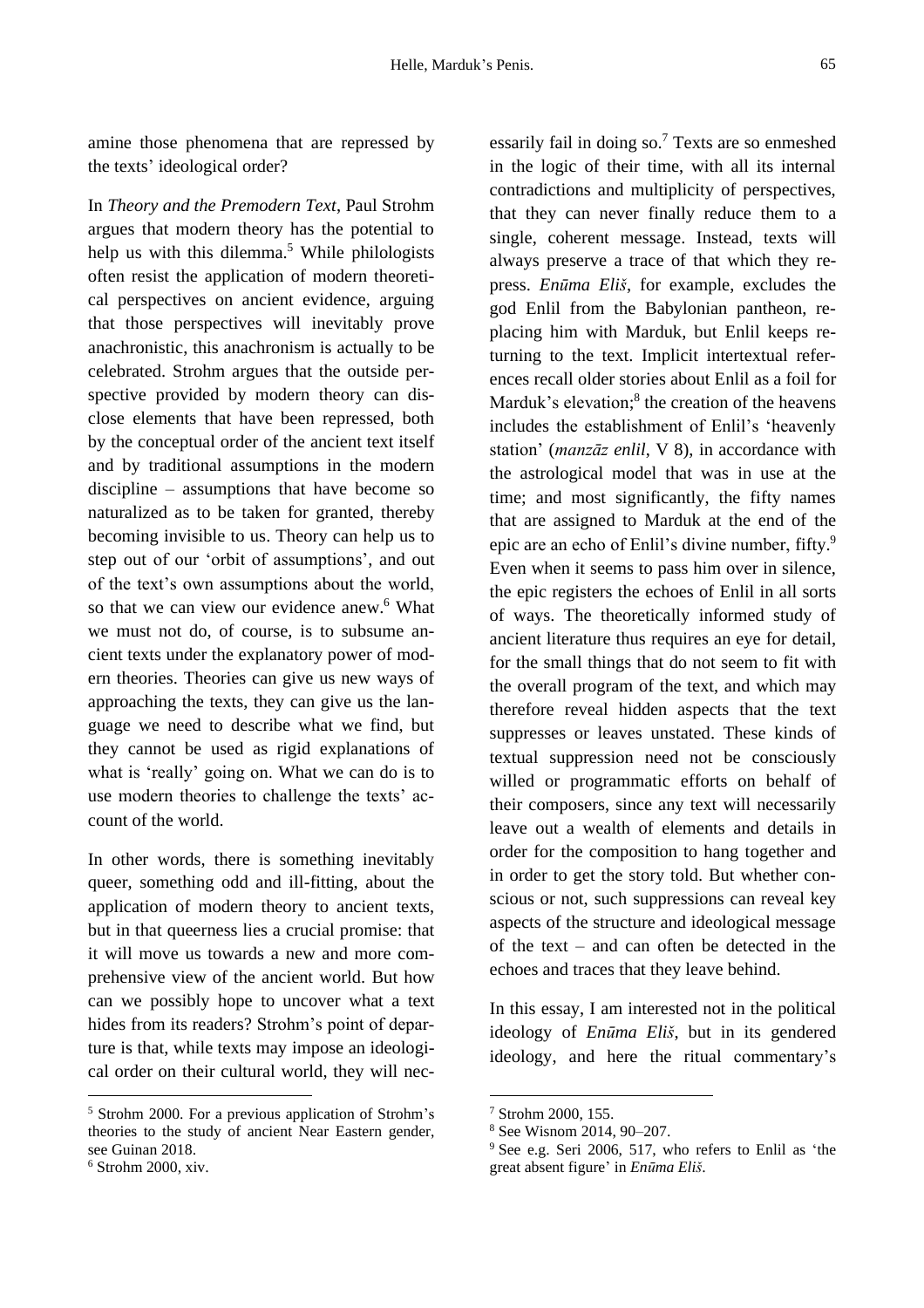statement that Marduk defeated Tiamat with his penis is a striking example. In *Enūma Eliš*, Marduk defeats Tiamat, not with his member, but with his wind. If I were to claim that Marduk's wind carries a phallic connotation – on the basis of, say, a Freudian reading – philologists would most likely dismiss my claim as an outrageous application of modern theory on the ancient text. But as the Assyrian commentary shows, the association makes good sense according to the logic of cuneiform cultures as well. The word 'penis' (*ušāru*) contains the word for 'wind' (*šāru*), and to cuneiform scholars of the  $1<sup>st</sup>$  millennium BCE, an association at the level of sound would have indicated an association at the level of meaning as well.<sup>10</sup> What does this example tell us? First of all, that we must be more open to interpretations that our most immediate reactions would lead us to dismiss as inappropriate. When we encounter something seemingly inappropriate in our texts, we need to ask where that sense of incongruity stems from. Have the conventions of our discipline, embedded as it is in the world-view and morality of modern society, made associations that would have been straightforward for ancient readers seem strange to us? Or is it rather that this particular ancient text displays an exceptional opposition to an ideology that was dominant at the time? Either way, we have a lot to learn from the inappropriate. $^{11}$ 

I am therefore forced to disagree with those who would gauge whether a theoretical approach can be employed to study an ancient text on the basis of whether they 'fit' one another. Jeremy Black, for example, argues that

*[i]t seems legitimate in these circumstances for those wishing to deal with a dead, alien, fragmentary, undateable and authorless literature to pursue a pragmatic approach led by elements of any theory which seem pregnant and responsive to that literature's special character and special circumstances, and to set aside those which appear inappropriate*. 12

I have no problem with Black's pragmatic approach as such, nor with his wish to pick and choose the theoretical insights that seem particularly fruitful. My concern is rather that, if we engage only with theories that seem 'appropriate' to the evidence at hand, the use of theory risks becoming a rather tautological affair. Using a given theory only because it 'fits' the text in question is just a way of confirming one's own pre-existing assumptions about that text. Apart from anything else, the notion that we must employ only theories that are appropriate to the text we set out to study presupposes that we know in advance what we will find there.

Neal Walls, for example, argues that a queer approach is especially apt for the study of *Gilgameš*, in that 'queer theory provides an appropriate method to analyze the poetics of desire in this ancient Akkadian text because both the theory and the text effectively deconstruct the modern Western dichotomies of sexual/platonic love and hetero-/homo-eroticism.'<sup>13</sup> Walls' queer reading of *Gilgameš* was certainly a pathbreaking contribution that clarified much of the complexity in the epic's portrayal of male desire. However, his reasoning in this passage is flawed. Surely, a theory is not appropriate for the study of a text merely because it agrees with its outlook – or rather, with Walls' assumption

<sup>10</sup> See e.g. Michalowski 1990. For other associations between wind and sexuality in cuneiform cultures, see Zisa 2018, 196–199.

<sup>&</sup>lt;sup>11</sup> I would further argue that it is not necessary for ancient texts to be explicit about such connections for a critical reading to be valid. The example merely demonstrates that we should not take for granted that we can know in advance which connections are meaningful and 'appropriate', and which are spurious.

<sup>12</sup> Black 1998, 43.

<sup>13</sup> Walls 2001, 17.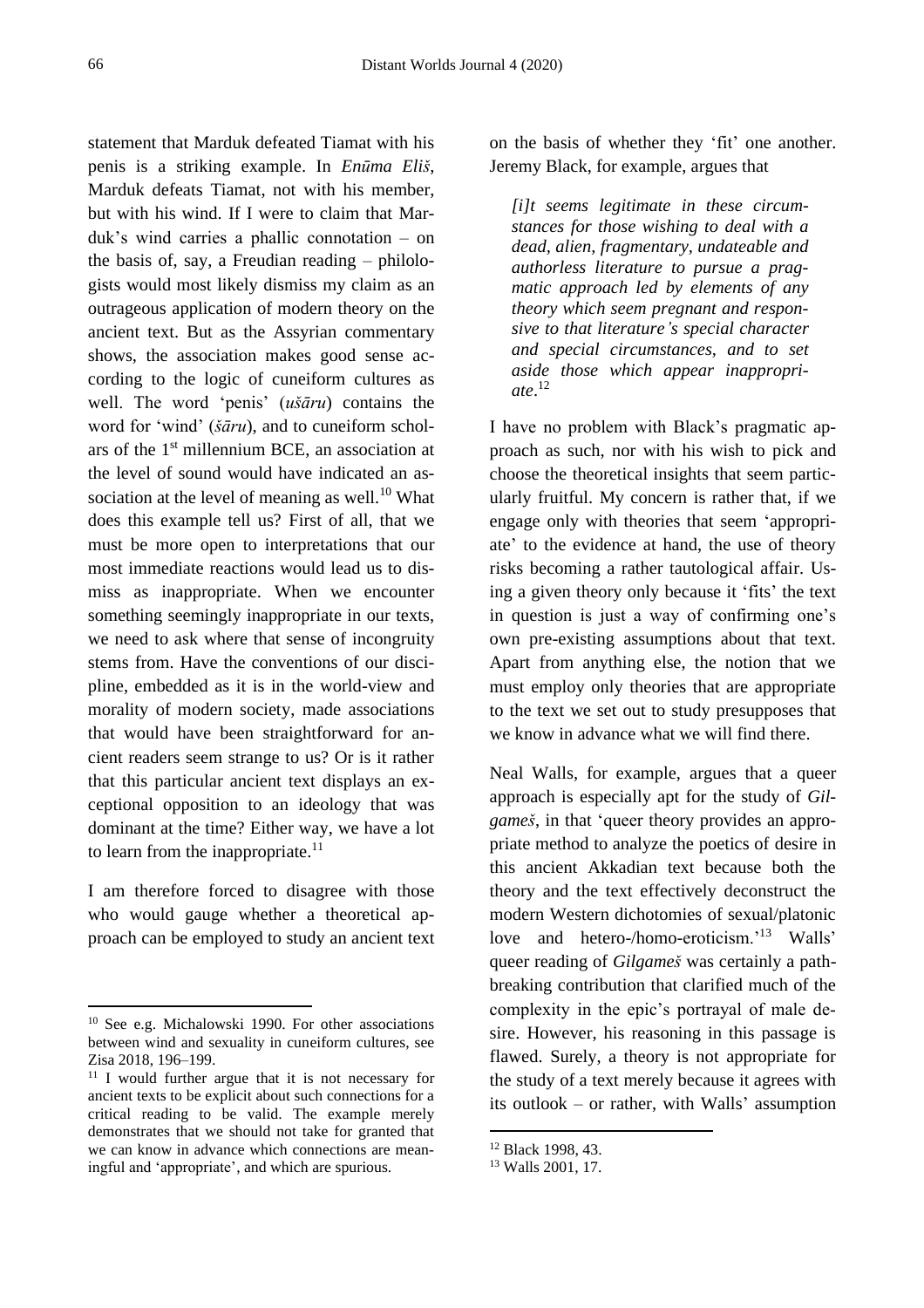about what that outlook will turn out to be. A theory should challenge assumptions, both ours and the text's, not merely confirm them. After all, if a theory does not move us towards a new understanding of the texts, but merely restates a pre-existing premise in new words, then what is the use of it? We need to gauge the value of theoretical engagements by the insights they yield, not by whether they appear fitting at first sight. This is especially important when it comes to queer theory. Queer theory is based on the assumption that the gender binary (the rigid division of the human species into two and only two genders) and the social predominance of heterosexuality (including specific assumptions about what sexuality entails in terms of identity, power, and erotic practices) are not biological constants, but vary across cultures. The meaning and nature of gender and sexuality thus cannot be taken for granted when we turn to ancient periods. Instead, we must examine how they are constructed in that specific context.

However, in the study of the ancient Near East, queer theory is most often marshalled to account for those contexts where it seems 'appropriate', that is, for texts and phenomena that appear to deviate from the dominant gendered and sexual ideology of the ancient world, like the *Epic of Gilgameš* and its depiction of eroticized intimacy between men, or what appear to be third gender individuals such as *assinnu*'s and *kurgarrû*'s.<sup>14</sup> In practice, we thereby end up using a theory that argues for a fundamental fluidity and constructedness of gender and sexuality to account for situations where gender and sexuality appear to be fluid and undetermined by biology.<sup>15</sup> But surely, the premise of queer theory is that *all* forms of gender and sexuality are constructed, not only those that seem strange to us today or that deviated from ancient conventions. <sup>16</sup> However, this premise is obscured by the one-sided application of constructivist theories to ancient sexuality. For example, in an article entitled 'Are There Homosexuals in Mesopotamian Literature?', Martti Nissinen explains why this question is nonsensical according to a constructivist notion of sexuality.<sup>17</sup> It essentially asks whether a modern invention (a fixed homosexual identity) existed in the ancient world. Even attestations of sex between men cannot be taken as evidence for the existence of 'homosexuals' as a fixed category of identity. This is undoubtedly true, but had Nissinen asked, 'Are there *heterosexuals* in Mesopotamian literature?', the answer would surely have been the same. If the binary division between homo- and heterosexuality is a modern construction, then one side of that binary is not 'more constructed' than the other.<sup>18</sup>

Queer theory highlights the hidden repressions, the naturalized violence, and the discursive structures that shape our perception of sex and gender – not only at the margins, but at the very heart of normality itself. In the following, I intend to take a queer approach to *Enūma Eliš*. 19 In contrast to *Gilgameš*, *Enūma Eliš* is a staunchly heteronormative text, insisting on the division between male and female and on the subjugation of the latter. As Rivkah Harris puts it, '*Enuma Elish* is a male myth, exalting male order, male rule, male relationships, male power and creativity.<sup>20</sup> A queer approach to the text thus cannot be justified by any similarity be-

 $14$  See, respectively, Walls 2001 and Guinan – Morris 2017; Helle 2018, Nissinen and Svärd 2018, 396, and Peled.

<sup>15</sup> One exception is Agnès Garcia-Ventura, who has examined the construction of gender in the management of workforces, especially during the Ur III period, considering also how queer theory can help us to ana-

lyze normalized categories of gender – see e.g. Garcia-Ventura 2016, 182–183.

<sup>16</sup> See Helle 2018.

<sup>&</sup>lt;sup>17</sup> Nissinen 2010.

<sup>18</sup> Helle 2016, 24.

<sup>19</sup> For previous approaches to gender in *Enūma Eliš*, see especially Cooper 2017 and Metzler 2002.

<sup>20</sup> Harris 1993, 115.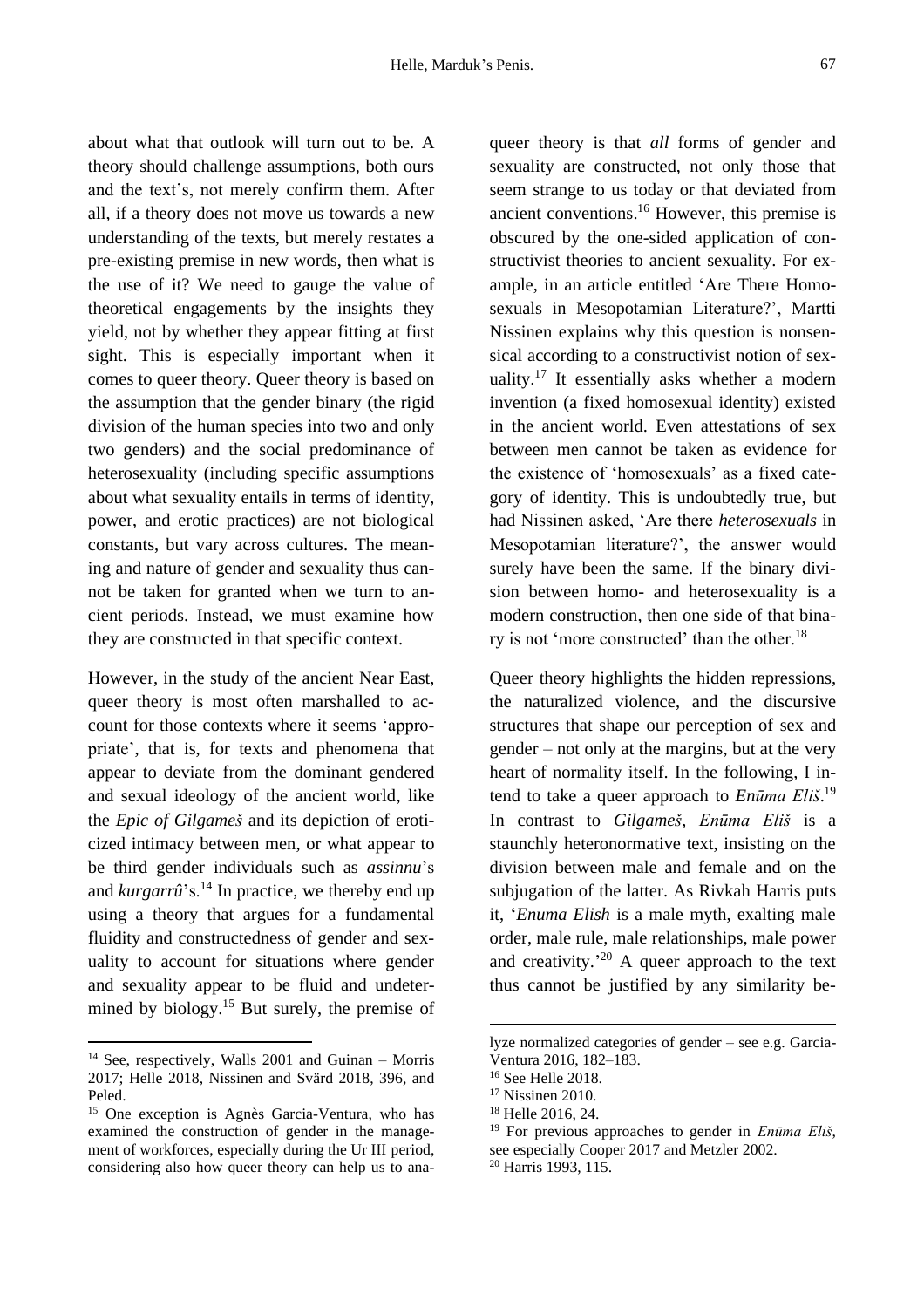tween text and theory, but this mismatch may in itself be illuminating. It brings out aspects of the text that are obscured by the limited perspective that it imposes, and by the conventions of an academic field that even today takes the binary between genders for granted.

# **The monstrous female body**

*Enūma Eliš* opens with a scene of primordial sexuality. Before names and destinies had been created, only the two primeval beings Tiamat and Apsu existed. Both are bodies of water: Tiamat is the salt water of the ocean, Apsu the fresh subterranean groundwater. In the beginning, the two bodies mingle into one mass, creating the first gods.

*apsû-ma rēštû zārûšun mummu tiāmat muallidat gimrīšun mêšunu ištēniš iḫiqqū-ma gipāra lā kiṣṣurū ṣuṣâ lā šē'ū*

*Primordial Apsû was their seed, and it was Tiamat, the matrix, 21 who gave birth to them all. They mingled their waters together, unbound by meadows, unstuffed with reed.* <sup>22</sup> (I 3–6)

The landscape of southern Iraq was a checker board of canals and islets of pasture land, and on the banks between land and water stood clusters of reed.<sup>23</sup> The text thus imagines a time before meadows separated the waters from each other, and before reedbeds marked that distinction. Unbound by meadows, the waters were free to mix and mingle, and the first gods were born from that eroticized encounter: 'Within them, the gods were created, / Lahmu and Lahamu came forth' (*ibbanû-ma ilī qerebšun laḫmu laḫāmu uštāpû*, I 9–10).

The sexuality that we find at the beginning of the epic is thus a shapeless, chaotic, and mutual affair. There is no hierarchy or order in this scene. Though they represent different gendered principles – grammar tells us that the ocean is female and the groundwater male – the two waters cannot be distinguished from one another at this point in time. They have mingled together completely, literally 'into one' (*ištāniš*). By the end of the epic, however, a very different ideology will come to prevail. No longer allowed to mix freely, male and female will instead be treated as fundamentally separate categories, the relation between them will become rigidly hierarchical, and the female body will become a site of continuous male anxiety. In the following pages, I track how that reversal unfolds in the text.

As I noted in the previous section, the theory of Paul Strohm suggest that texts will always preserve a trace of what they repress. The textual program to subdue and silence a given ideological element involves a necessary failure. The repressed element keeps returning under new guises, becoming a source of constant irritation. <sup>24</sup> In fact, the more a text wishes to transfix and control an unwanted aspect of its ideological world, the more discursive space will that aspect take up. This structure may help to explain the amount of time that *Enūma Eliš* devotes to the female body. The presence, power, and necessity of a female body within a patriarchal logic acts as an irritant that the text continuously tries and fails to subdue.

Having at first been portrayed as a good and caring mother, Tiamat eventually becomes the main antagonist of the story. She gives birth to an army of monsters and plots to destroy the gods she created. The figure of the cosmic mother is thus turned into a monstrous enemy for the gods to kill. Though their ranks also

<sup>21</sup> For this translation, see Jacobsen 1976, 168, and Foster 2005, 439, fn. 1.

 $22$  Here and below, the text is quoted from the edition in Lambert 2003, but the translations are my own.

<sup>&</sup>lt;sup>23</sup> See Buccellati 1990, 125.

<sup>24</sup> See Strohm 2000, 155–156.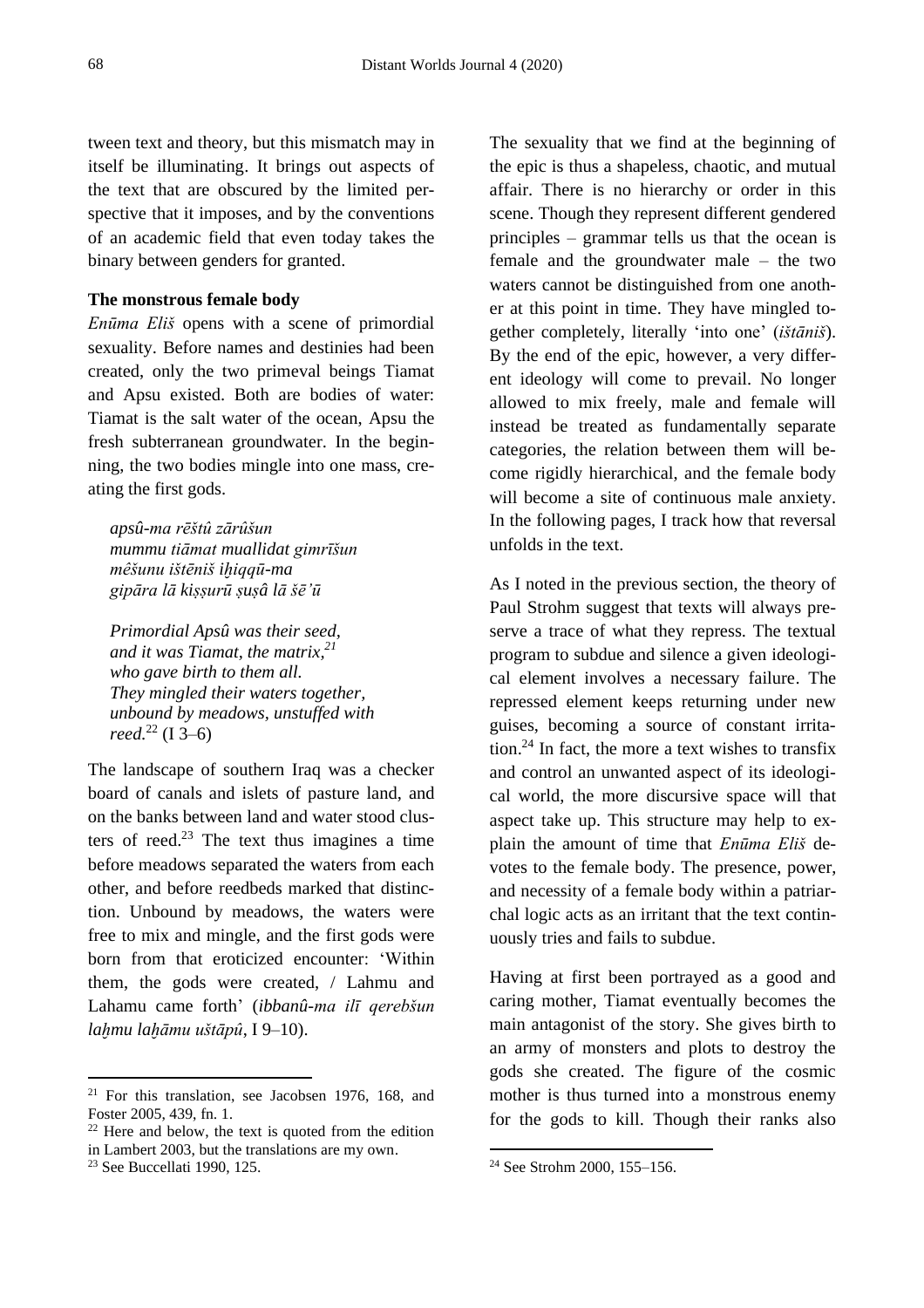include goddesses, such as Damkina, mother of the main character Marduk, these female characters speak no lines and play at best subservient roles in the plot. As Jerrold Cooper puts it, except for Damkina and Tiamat '*Enuma Elish* is entirely bereft of identifiable females.' <sup>25</sup> The main conflict in the story thus plays out between a community of male gods and their single, monstrous, ancestral mother. But while the focus of the narrative is on the male characters' desire to subdue the dangerous female body, the text also depicts the internal contradiction of that desire. The gods send first Ea and then Anu to defeat Tiamat, but they return without success, being too terrified to confront her. They both urge their forefather Anshar to try again and send someone else: 'My father, don't despair, send another against her! / A woman's strength may be great indeed, but not as much as a man's' (*abī ē tuštāniḫ tūr šupurši* / *emūqu sinništi lū dunnuna ul mala ša zikri*, II 91–92 = 115–16). Ea and Anu argue that, though they themselves have failed, men are bound to eventually prevail over the inherent weakness of women. There is thus an inevitable selfcontradiction in the misogyny of the text. The female body is weak and 'naturally' inferior to its male counterpart, and so ought to be easy to suppress, but at the same time it is frightening and difficult to subdue decisively.<sup>26</sup>

The true danger posed by Tiamat is not the strength of her body in itself, but its monstrously generative potential. She gives birth to an army of monsters, demons, scorpion-men, fishmen, bull-men, all of them sharp-toothed and with poison for blood. Crucially, these monsters spring from her body alone, and not from the sexual union that created the gods in the first place: Tiamat conceives without having been inseminated by a male penis. The female body is thus enthused with its own procreative power, which becomes monstrous when it is separated from male influence. The text's concern with the possibility of penis-less procreation is underscored by the four-fold repetition of the passage. Again and again we are told how Tiamat creates and weaponizes eleven kinds of monsters. The insistent reiteration and listing of the creatures evokes an image of the female body as constantly generative, breeding monsters without end. The female body thus becomes a site of constant concern, as the fertile female body has become unquiet and disquieting. It cannot be subdued, it will not lie still, and it incessantly brings forth new threats against the male order.

This sense of disquiet surrounding the female body persists even after Marduk has managed to subdue Tiamat. He thrusts his wind into her mouth, binds her, kills her, and dismembers her.<sup>27</sup> In a fragmentary passage (V 45–62), we read of how Marduk manipulates her limbs to create the geographical features of our world: he splits her body in two, her breasts become mountains, her crotch is wedged into the horizon, he bores holes into her body to create wells, and the rivers Euphrates and the Tigris flow like tears from her eyes. One would think that the restless female body would then be finally tamed, definitively fixed in place by Marduk's cosmic violence. But the text suggests otherwise. At the end of the epic, Marduk is assigned 50 names, and with each name, a role that he will play in the maintenance of world order.<sup>28</sup> The 49<sup>th</sup> is *Neberu*, the Babylonian name for the planet Jupiter, Marduk's sign in the heavens. This name is associated with the following role:

*mā ša qerbiš tiāmat ītebbiru lā nāḫiš šumšu lū nēberu āḫizu qerbīšu ša kakkabī šamāmi alkāssunu likīn-ma*

<sup>25</sup> Cooper 2017, 116.

<sup>&</sup>lt;sup>26</sup> See also Metzler 2002, 398.

 $27$  On the relation between femininity, death, and the shaping of form in *Enūma Eliš*, see Metzler 2002.

 $28$  For the relation between the 50 names and the accompanying role, see Bottéro 1977.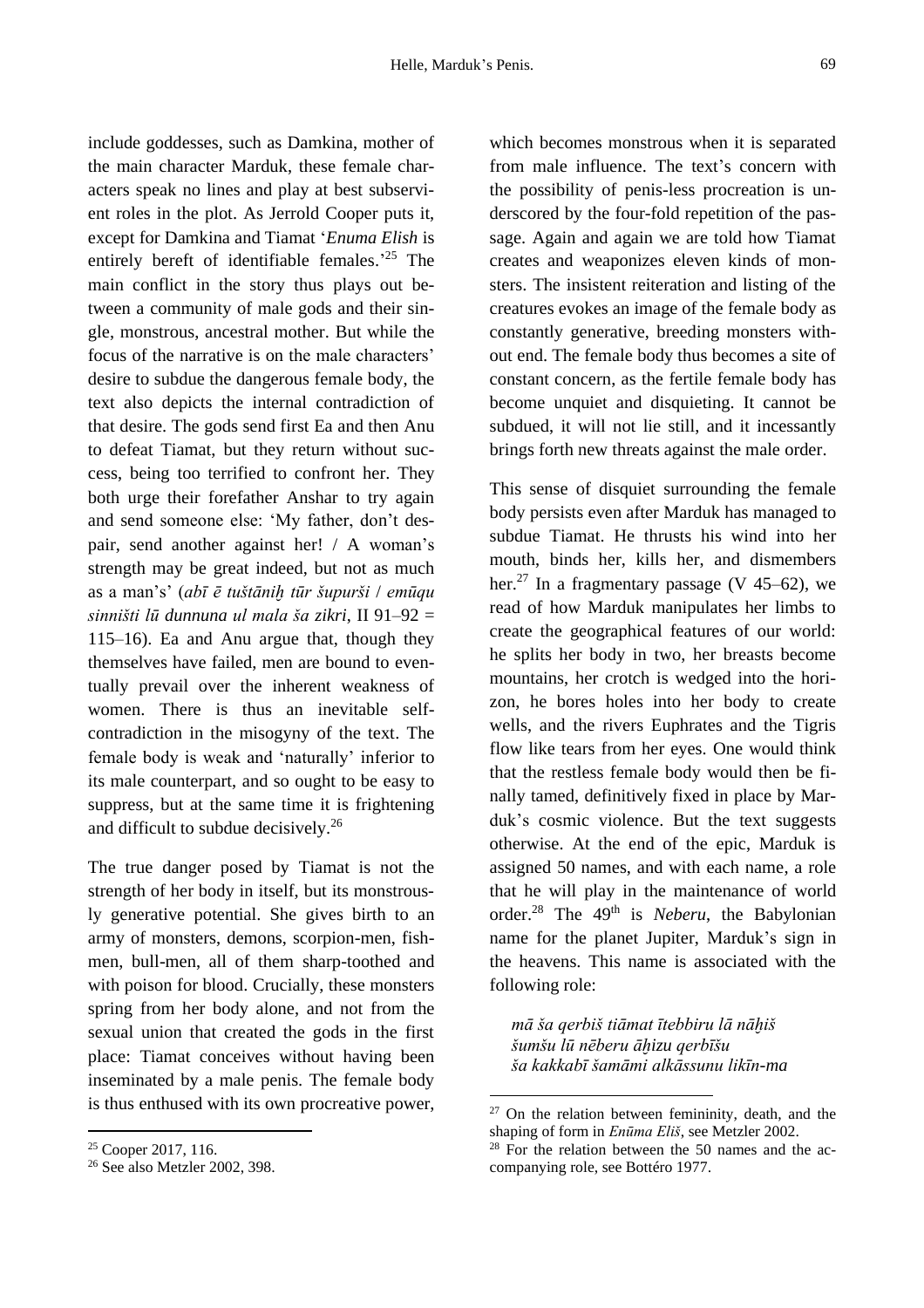*kīma ṣēnī lir'â ilī gimrāšun likmi tiāmat napištašu lisīq u likri aḫrâtaš niši labāri šūme lissē-ma lā uktalla līriqa naṣâta*

*The one who travels* (*ebēru*) *tirelessly back and forth inside* (*qerbiš*) *Tiamat: let his name be Neberu, who seizes*  (*āḫizu*) *her waist* (*qerbīšu*)*! Let him maintain the movements of the heavenly stars, let him lead all the gods like sheep. Let him bind Tiamat, let her breath be kept short and shallow: for generations to come, in future days, may he travel unrestrained into the dis tance, may he roam into eternity.*  (VII 128–34)

According to this passage, Jupiter's movement through the night-sky coordinates those of the stars and of the other planets, each of which corresponds to a god, so that Jupiter herds the gods like sheep. In so doing, the planet moves round and round inside the body of Tiamat, which Marduk has split into two and used to create the heavenly spheres. Jupiter's progression through the heavens is imagined as a continuous process of binding, with the planetary orbit as a sort of astral rope keeping Tiamat's body bound in place. This need for continuous control carries a distinct erotic connotation. Marduk is referred to as 'he who seizes her waist', which is perhaps to be understood as the planet's movement through the middle section of the heavens. One way or another, the epithet is clearly sexualized. The word *aḫāzu*, 'to grasp', also means 'to marry', and *qerbu*, 'middle' or 'inside', also means 'womb'. With Tiamat's womb having previously been represented a site of restless, monstrous fertility, this violent control of her waist seems to be a way of keeping the unruly female body under control.

As such, even when Marduk has killed and bound Tiamat, mutilated her body, and torn it limb from limb, the female body remains unquiet. It continues to disturb the male characters. It is not enough for Tiamat to have been murdered and dismembered – she must be constantly bound, wrapped in Jupiter's orbit again and again, for all of eternity. As noted, the more a text represses an unwanted element of its ideological world, the more that element keeps returning under new guises. Here the monstrously fertile female body returns in the form of Tiamat's waist, and the threat of that return is enough to require an eternal renewal of bondage. In the anxious logic of misogyny, the female body can never fully be subdued once and for all, but must be tirelessly seized and restrained.

The world order that is established in *Enūma Eliš* thus rests on a foundation of gendered violence and sexualized subjugation. According to this story, the world we see around us was created through the murder, mutilation, bondage, and, according to the Assyrian ritual commentary, oral rape of a divine motherly body. I noted above that *Enūma Eliš* opens with a sexualized cosmogony, as Apsu, the primordial seed, and Tiamat, the primordial womb, mix their waters together. The epic also ends with a scene of sexualized cosmogony, as Marduk manipulates Tiamat's limbs – breast, crotch, eyes, and mouth. But whereas the eroticism of the first scene was mutual, chaotic, and free from constraints, the second scene is insistently hierarchical, ordered, violent, and constantly constraining. In this section, I have described how the separation of gendered bodies yields a depiction of the female body as monstrously generative and constantly disquieting; in the following, I turn to the way in which this division between genders also serves to create an exclusively masculine social sphere.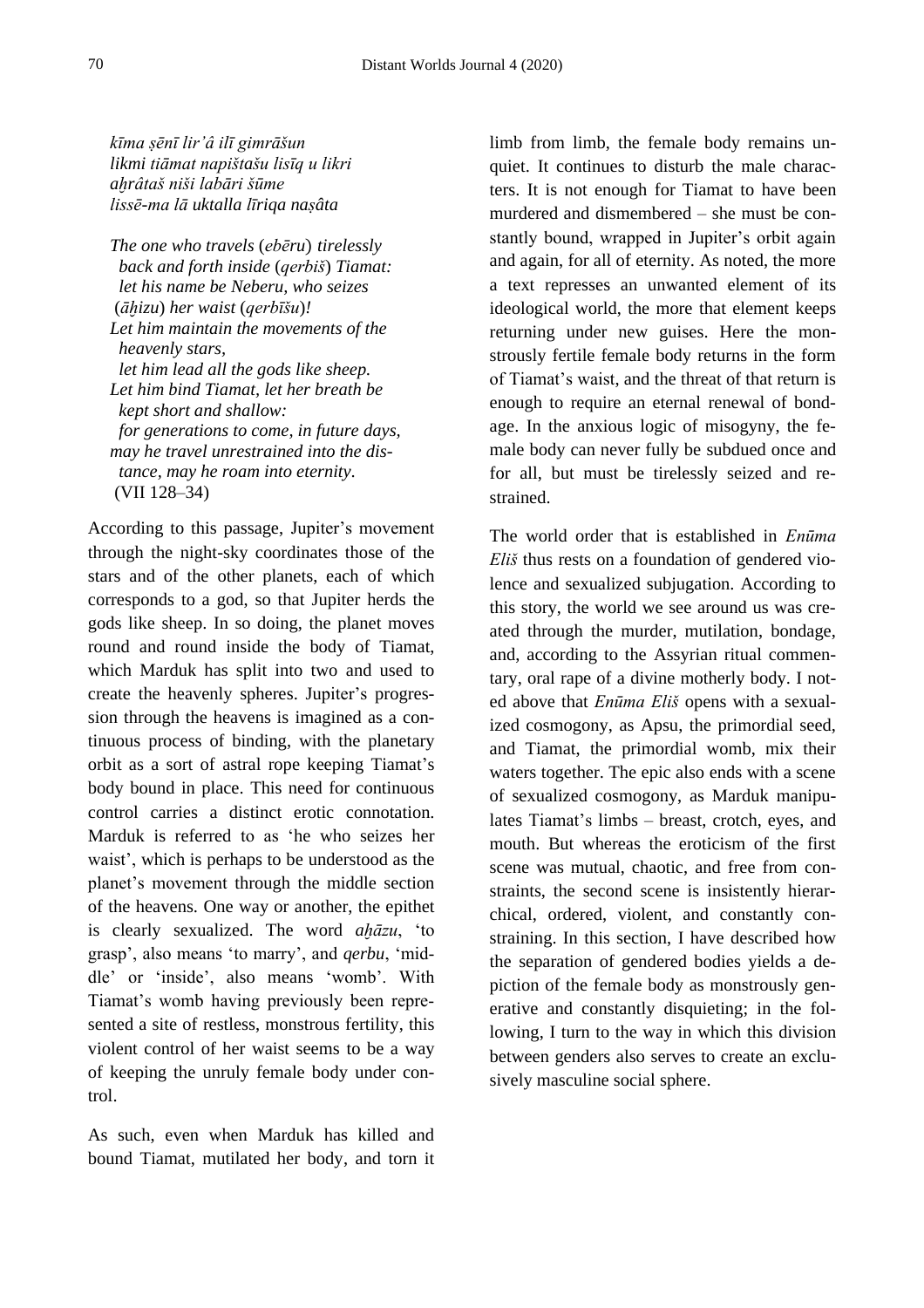# **The stories of men**

In an older Akkadian epic, *Atra-ḫasis*, the creation of humanity is depicted as a cooperation between two deities, Mami and Enki (the Sumerian name for Ea). The gods first charge the mother goddess Mami with the task of creating humanity, but she responds: 'It is not for me to create, that task belongs to Enki' (*ittīyā-ma lā naṭû ana epēši* / *itti enkī-ma ibašši šipru*, I 200– 201). What she will do instead is to take the clay that Enki has enthused with life and shape it into human form. In other words, the creation of matter belongs to the male god while the creation of form belongs to the female goddess. Not so in *Enūma Eliš*, which also includes an account of the creation of humanity, closely following the text of *Atra-hasis* and occasionally reproducing it *verbatim*. <sup>29</sup> But in *Enūma Eliš*, Mami has been removed from the plot, and humanity is instead created through a collaboration between Marduk, who conceives the plan, and his father Ea, who carries it out. In the transition from *Atra-ḫasis* to *Enūma Eliš*, the female deity has thus been denied an active role in the scene of creation. $30$  Instead, the female body can participate in creation only as a passive material to be moulded, as Marduk reshapes Tiamat's body to suit his plan for the universe. $31$  The creation of form thus no longer belongs to the mother goddess, but has been appropriated by the male deities. In a complete reversal of the gendered logic of creation in *Atra-ḫasis*, now it is men who provide the form and the woman who provides the malleable material, namely her own body, while the relation between them has turned from mutual cooperation to violent imposition.

One outcome of this displacement of gender is that creation becomes a fully homosocial affair. It no longer involves an interaction between two deities of different genders, as it did in *Atraḫasis* or in the opening scene of *Enūma Eliš*. Instead, it is something men do together, *to* women and not with them. In *Enūma Eliš*, the creation of humanity is portrayed almost like a father-son bonding activity. Creation is here something that takes place entirely between men, with women relegated to the mute and passive role of malleable matter (though the female body paradoxically also remains forever unquiet and disquieting, as shown in the previous section). Crucially, this shift is reflected in how the text portrays social relations, not only between gods, but also between humans. In the epilogue, the text describes how it would like to be read and received. The gods have finished assigning Marduk his 50 names, and the narrator invites the audience to reflect on them:

*enqu mūdû mitḫāriš limtalkū lišannī-ma abu māri lišāḫiz ša rē'î nāqidi lipattâ uznāšun*

*The clever and the wise should discuss them together* (*mitḫāriš*)*, the father should repeat them and make the son understand* (*lišāḫiz*) *– let them broaden the minds of shepherds and herdsmen!*  (VII 146–48)

The epic of *Atra-ḫasis* likewise ends by addressing its audience and inviting them to reflect on the text they have just heard: 'I have sung of the Flood to all people – listen!' (*abūba ana kullat niši / uzammer šimea*, III viii 18'– 19'). Though it was probably enjoyed by a primarily male audience, *Atra-ḫasis* clearly depicts itself as addressed to everybody, and the imperative 'listen!' (*šimea*) is cast in a collective plural that is unmarked for gender. By contrast, the ending of *Enūma Eliš* restricts its ideal audience to an exclusively male social sphere. It imagines that it will be discussed widely and wisely, by people both clever and common – but only ever by men. The text is to be repeated forever, passed on from father to son, but crucially, this

<sup>29</sup> Seri 2014.

<sup>30</sup> Frymer-Kensky 1992, 74–76.

<sup>31</sup> Metzler 2002.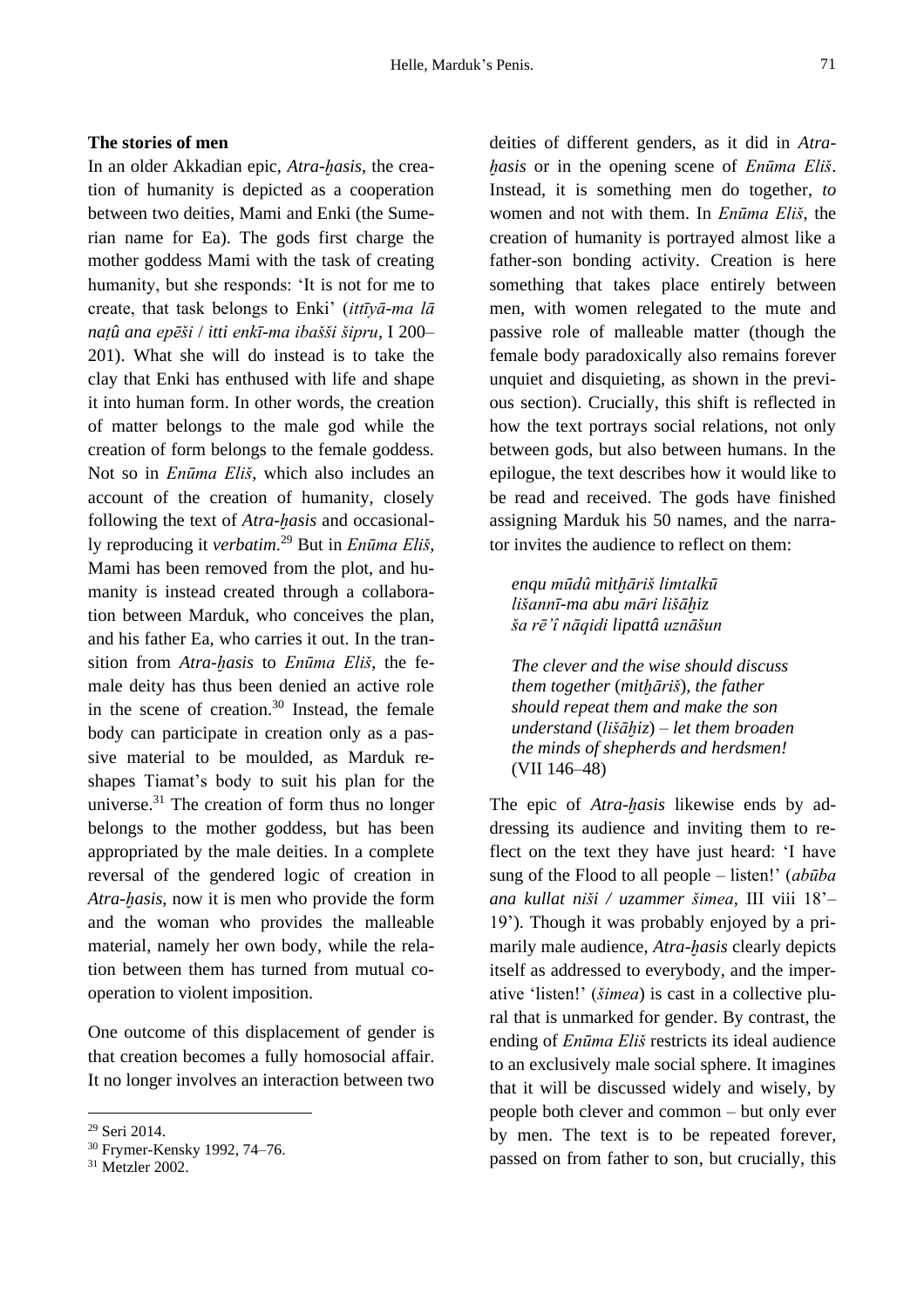miniature genealogical model of textual transmission entirely omits women. It is as if families consist only of fathers and sons, and no mothers. This omission would not in itself have been significant, given the patriarchal nature of cuneiform cultures, were it not for the contrast with the story that these fathers and sons are to discuss together. The entire plot of *Enūma Eliš* revolves around Tiamat's motherly body – its dangers, restless fertility, and necessary subjugation. The epic narrates how this divine mother was killed and subdued, leaving, it would seem, an imaginary family consisting only of men. *Enūma Eliš* thus involves not just one, but two sets of non-heterosexual reproductions. Tiamat gives birth to monsters without having been inseminated by a penis, while gods and men alike procreate without the need of women: Ea and Marduk create humanity without the cooperation of a mother goddess, and the epilogue proposes that the text will be transmitted into eternity by an all-male genealogy.

One of the foundational insights of queer theory is the pervasiveness of what Eve Kosofsky Sedgwick termed 'homosocial desire'.<sup>32</sup> Sedgwick argues that the dividing line between sexual and non-sexual relations is more historically variable than we usually assume, simply because the category that we term 'sex' is a culturally relative construction. What qualifies as sexual behaviour in one period may not do so in the next.<sup>33</sup> Accordingly, the binary divide between homosexual and non-sexual forms of homosociality is a bad point of departure for studying historical relations between men. Instead, Sedgwick proposes a 'homosocial continuum', a spectrum of interactions between persons of the same gender, where the division between sexual and non-sexual behaviour is not given beforehand. This allows for a historical sensitivity to the different ways in which this continuum may be structured in the cultures that we study. This further allows for the recognition of the role that desire plays in the shaping of male homosociality, even when that desire does not take the form of eroticism. Sedgwick shows that in the periods she examines, even purportedly heterosexual men are powerfully invested in relations with other men. Men desire the company of men and spend their time maintaining a sanitized, exclusively male space, where a number of intense emotional relations may unfold, including close affection, rivalry, aggression, bodily intimacy, and satisfaction. Women may be included in this primarily male space, but only as passive (and often erotic) tokens in a set of exchanges that ultimately link men to men. Male homosociality is thus a social space that fuses power and desire: a hierarchical control over women with a libidinal investment in other men.

When one does not assume a strict division between the sexual and the non-sexual, the homosocial space thus often seems to be structured by an intense mutual desire between men, a desire that may take on a variety of different forms. The same is true of the gendered world of *Enūma Eliš*. I am not claiming that the allmale space imagined in the epilogue of the epic is to be understood as erotic. I merely wish to note how heavily the men of this ideological world are invested in the company of other men, and only men. The violent repudiation of the female body allows for the celebration of a male society where men create together, grow wise together, and raise sons together. In the opening scene of the epic, the male and female seas mixed their waters *together*, literally 'into one' (*ištēniš*), in a scene of heterosexual creation. At the end of the epic, the clever men and the wise men discuss the text *together*, literally 'equally' (*mitḫāriš*), in a scene of homosocial procreation. The 'togetherness' that is celebrated by the epic has thus shifted over the course

<sup>32</sup> Sedgwick 1985.

<sup>33</sup> See also Walls 2001, 13.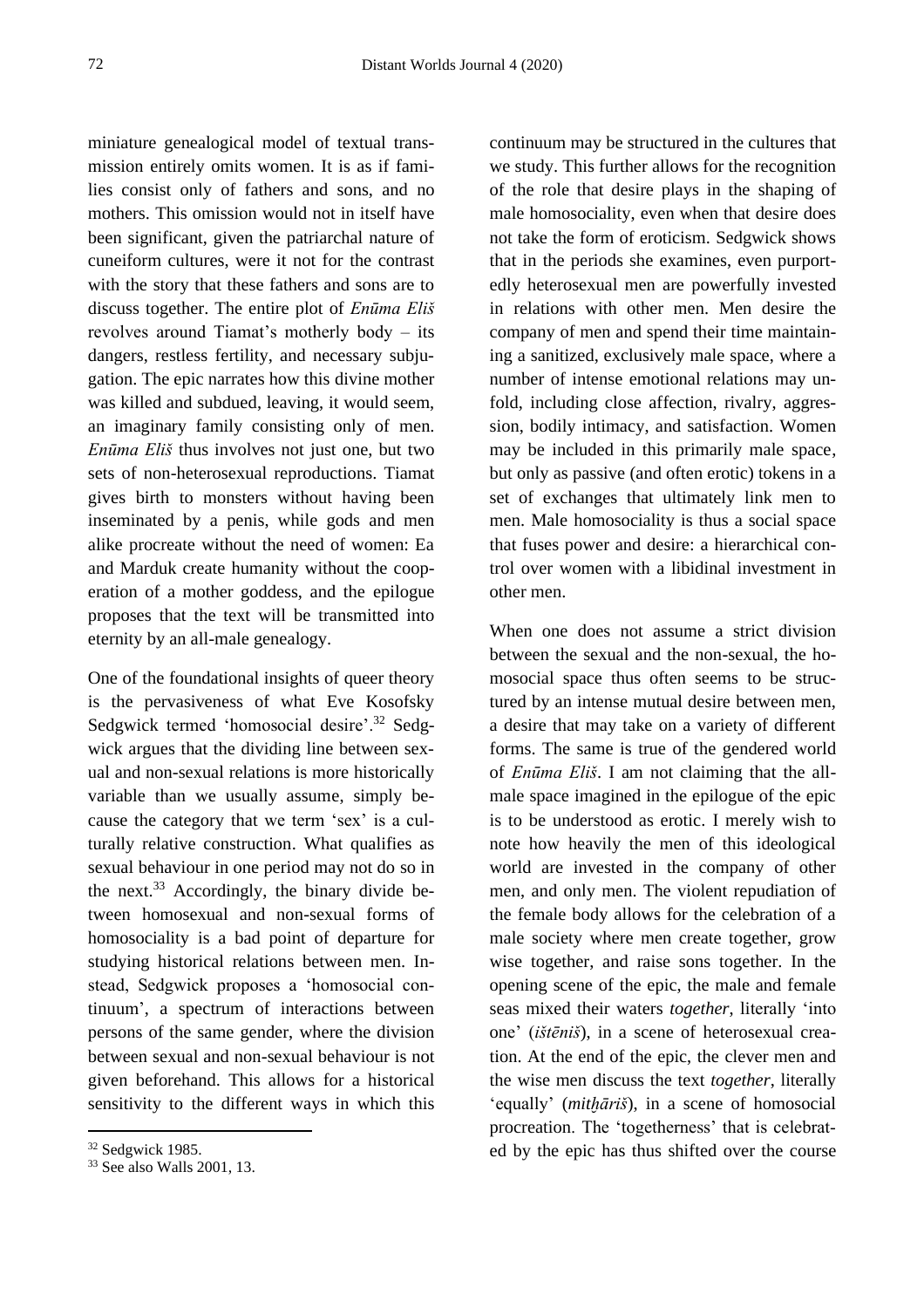of the story towards the exclusive importance of male-male sociality.

Crucially, this male 'togetherness' is created through the telling of stories, namely *Enūma Eliš* itself, which the clever and the wise are to discuss together. As an example of how women figure in the construction of male homosocial spaces, Sedgwick cites three canonical works of English literature – Alfred Tennyson's *The Princess*, George Eliot's *Adam Bede*, and William Thackeray's *Henry Esmond* – all of which depict 'a transaction of honor between men over the dead, discredited, or disempowered body of a woman.'<sup>34</sup> In *The Princess* especially, this transaction takes the form of story-telling, as seven men take turns reciting a poem about a princess' loss of power: 'the telling of the story, like a woman, is passed from hand to hand among the young men.'<sup>35</sup> The parallel to *Enūma Eliš* could hardly be more exact. The epic ends with the dead, dismembered body of a woman passed, in the form of a story about her demise, from man to man. The men thereby create a shared discursive space, where they cement their power over women and their investment in each other's company.

Tellingly, the word employed to describe how the fathers are to teach the names of Marduk to their sons is once more the word *aḫāzu*, which had earlier been used to describe Marduk's continuous seizing of Tiamat's waist. Here, the father is to make his son 'grasp' the text in the metaphorical sense, that is, to understand it. The son is to fix it in his mind just like Marduk fixed the limbs of Tiamat in place. This is a curious echo, with the two words being only twenty lines apart. There is perhaps a sense here that, in telling each other the story of how Marduk subdued Tiamat, the human men are somehow re-enacting it. In their safely all-male discursive space, they repeat Marduk's violation and domination of the anxiety-provoking, almost-but-never-quite passive female body.

# **Conclusion**

The analysis presented above follows from that assumption that gender and sexuality are not trans-historically stable, but are culturally relative, dependent on the social conventions of a given society. Only if we assume that the gender binary is not a natural and necessary feature of society, but is constructed by, among other things, the discourse of literary texts, does it become possible to examine how that construction unfolds. But this requires us to step out of the textual 'orbit of assumptions', to break with the ideology that texts impose on their readers, and to peer into the illogical assumptions they hide. This means that a theoretical perspective on the construction of gender will necessarily seem 'inappropriate', it will be a bad fit with the world view of the text. But in that impropriety lies a crucial potential. The application of a queer perspective on the text proves fruitful, not because *Enūma Eliš* is in itself somehow 'queer' – far from it! – but precisely because the conscious mismatch between text and theory can illuminate the text in a new way.

The story told in *Enūma Eliš* takes the reader from a mutual, unbounded, and shapeless mixing of male and female waters 'into one' at the beginning of the text, to a violent separation and hierarchization of genders at the end of the text. I would like to highlight three aspects of this process: the creation of a binary divide between genders, the disquieting force that cleaves to the female body, and the establishment of an allmale discursive space.

The strange logic behind a binary divide between genders – the idea that male and female are categorically, fundamentally different – becomes apparent in Ea's and Anu's comment, after they have turned back in fear from

<sup>34</sup> Sedgwick 1985, 137.

<sup>&</sup>lt;sup>35</sup> Sedgwick 1985, 127.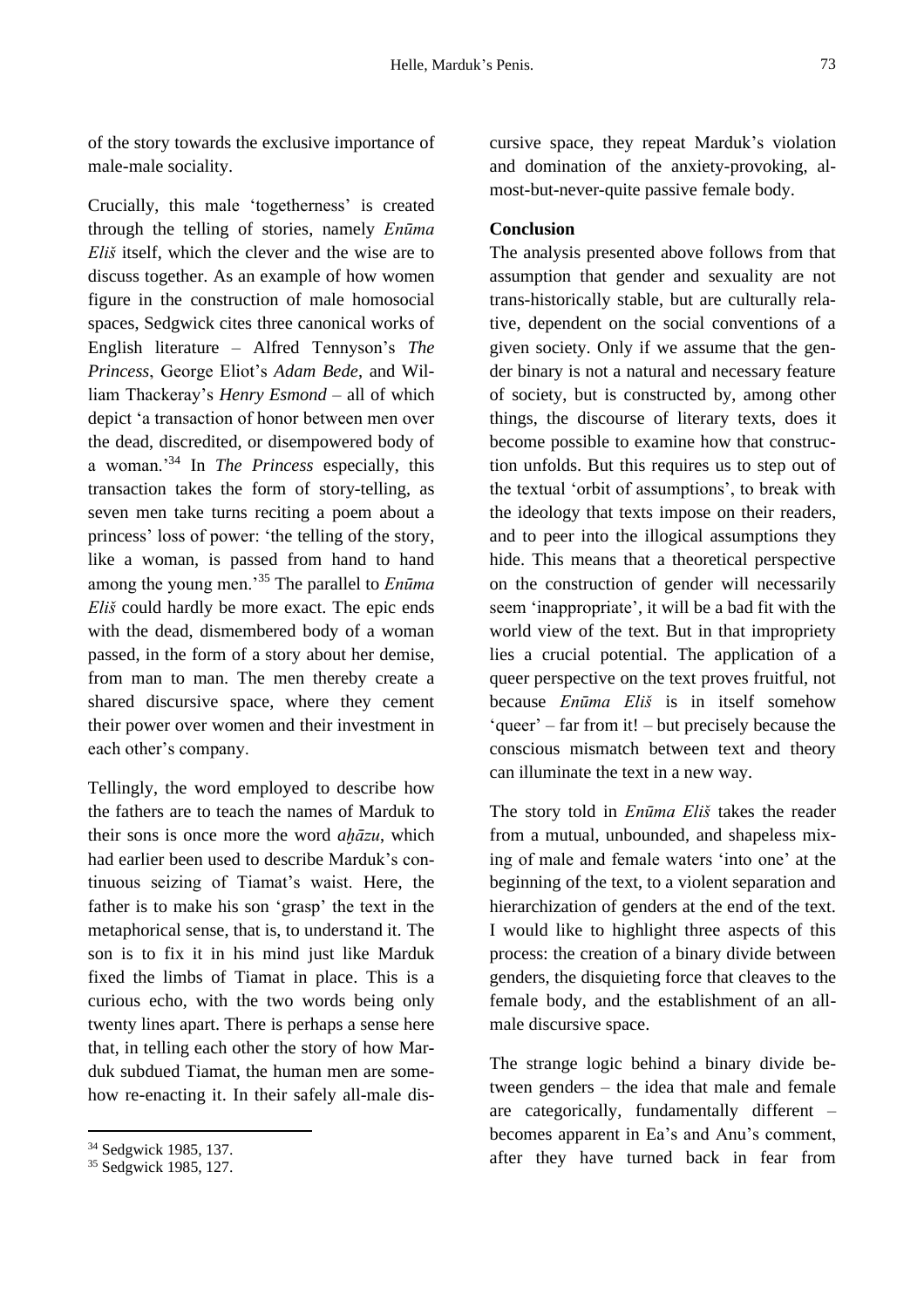Tiamat's advance, that 'a woman's strength may be great indeed, but not as much as a man's' (*emūqu sinništi lū dunnuna ul mala ša zikri*, II 992 = 116). There is a distinct irony here. Ea and Anu argue that men are stronger than women at the exact moment when they themselves, as men, have proven to be weaker than a woman. This reflects a view of gender as an essential, inherent feature. The division between men and women, and the characteristics associated with each, transcends any specific evidence to the contrary. There is an overarching, ideal category of 'men', who are strong, and of 'women', who are weak, and these ideal categories are ontologically prior to any actual instance of weak men or strong women.<sup>36</sup>

This misogynist illogic works to create a paradoxical image of the female body. On the one hand, it is weak, yielding, and easily subdued, and on the other hand, it is frightening, restless, and monstrously generative. Accordingly, Marduk, as the primary representative of male order, is tasked with the constant repression and constriction of the female body, in an attempt to keep its disquieting restlessness in place once and for all. This attempt fails, and so must be undertaken anew in an ongoing cycle that reaches into eternity. I have suggested that this structure – repression, failure, return under new guises, renewed repression, and so on  $-$  is in fact a more general feature of all textual efforts to establish a coherent order that is free from unwanted ideological elements.

Finally, through the separation of genders, men become emotionally invested in the company of other men. So as to create a purely homosocial space, women are reduced (as nearly as possible, given the impossibility of full repression) to a passive material, which can be moulded, controlled, and passed around within an exclusively male community. Men thus become invested in the continuous repudiation and control of women's bodies, and thereby, in the creation of a self-perpetuating, all-male discursive space.

# **Appendix**

The Assyrian commentary's equation between wind and penis finds a curious cross-cultural parallel in an Anglo-Saxon riddle, Bede's *Joco-Seria* 10, which may be paraphrased as follows: 'How do you make an anus see?' The answer is to add an 'o', turning Latin *culus*, 'anus', into *oculus*, 'eye'. <sup>37</sup> As with Marduk's penis, the double entendre turns on the indecent absence of an initial vowel (*šāru* vs. *ušāru*), but the Anglo-Saxon riddle actually takes this a step further, as the appended 'o' has the same circular shape as the two body parts it is used to link: it resembles both sphincter and socket. The supplemented letter that ostensibly points to a difference in content thus also reveals a sameness in form.

# **Acknowledgments**

I am deeply indebted to the spirited encouragement of Gioele Zisa, as well as to Paul Strohm, Ann Guinan, Omar N'Shea, and the anonymous reviewers.

<sup>36</sup> See Metzler 2002, 399–400, and Cooper 2017, 115– 116 for a dissenting view.

<sup>37</sup> Orchard 2005, 287.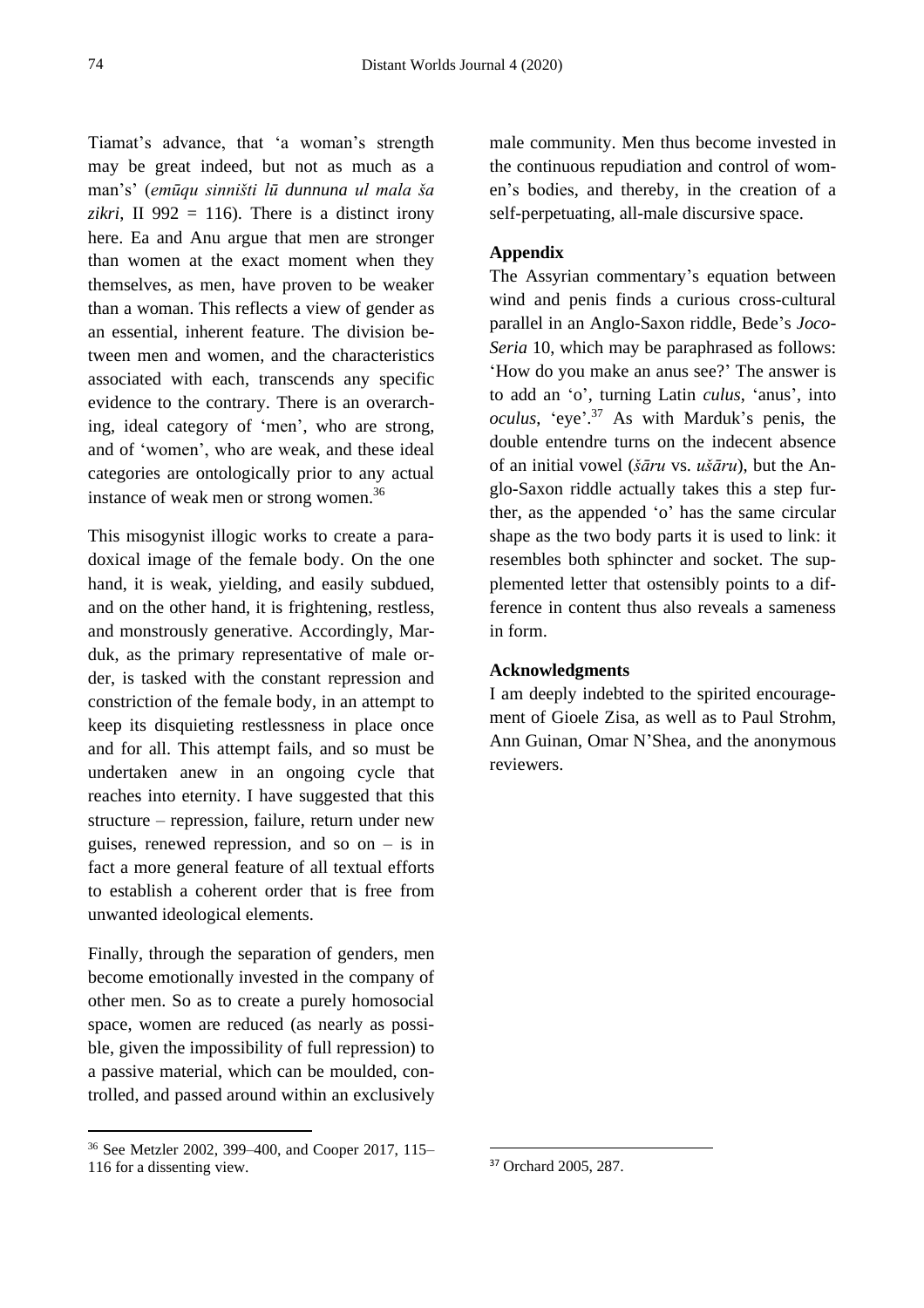# **Bibliography**

#### **Primary sources**

## Lambert 2013

W. G. Lambert, Babylonian Creation Myths (Winona Lake 2013)

#### Livingstone 1986

A. Livingstone, Mystical and Mythological Explanatory Works of Assyrian and Babylonian Scholars (Oxford 1986)

# **Secondary literature**

## Abusch – Huehnergard – Steinkeller 1990

T. Abusch – J. Huehnergard – P. Steinkeller, Lingering over Words: Studies in Ancient Near Eastern Literature in Honor of William L. Moran (Atlanta 1990)

# Black 1998

J. Black, Reading Sumerian Poetry (Ithaca 1998)

## Bottéro 1977

J. Bottéro, Les noms de Marduk, l'écriture et la 'logique' en Mésopotamie ancienne, in de Jong Ellis 1977, 5– 28

# Budin 2018

S. Budin et al., Gender and Methodology in the Ancient Near East: Approaches from Assyriology and Beyond (Barcelona 2018)

# Buccellati 1990

G. Buccellati, On Poetry – Theirs and Ours, in: Abusch – Huehnergard – Steinkeller 1990, 105–130

## Cohen – Snell – Weisberg 1993

M. Cohen – D. C. Snell – D. B. Weisberg, The Tablet and the Scroll: Near Eastern Studies in Honor William W. Hallo (Bethesda 1993)

# Cooper 2017

J. S. Cooper, Female Trouble and Troubled Males: Roiled Seas, Decadent Royals, and Mesopotamian Masculinites in Myth and Practice, in: Zsolnay 2017, 112–124

#### de Jong Ellis 1977

M. de Jong Ellis, Essays on the Ancient Near East in Memory of Jacob Joel Finkelstein (Hamden 1977)

## Foster 2005

B. R. Foster, Before the Muses: An Anthology of Akkadian Literature (Bethedsa 2005)

#### Frymer-Kensky 1992

T. Frymer-Kensky, In the Wake of the Goddesses: Women, Culture, and the Biblical Transformation of Pagan Myth (New York 1992)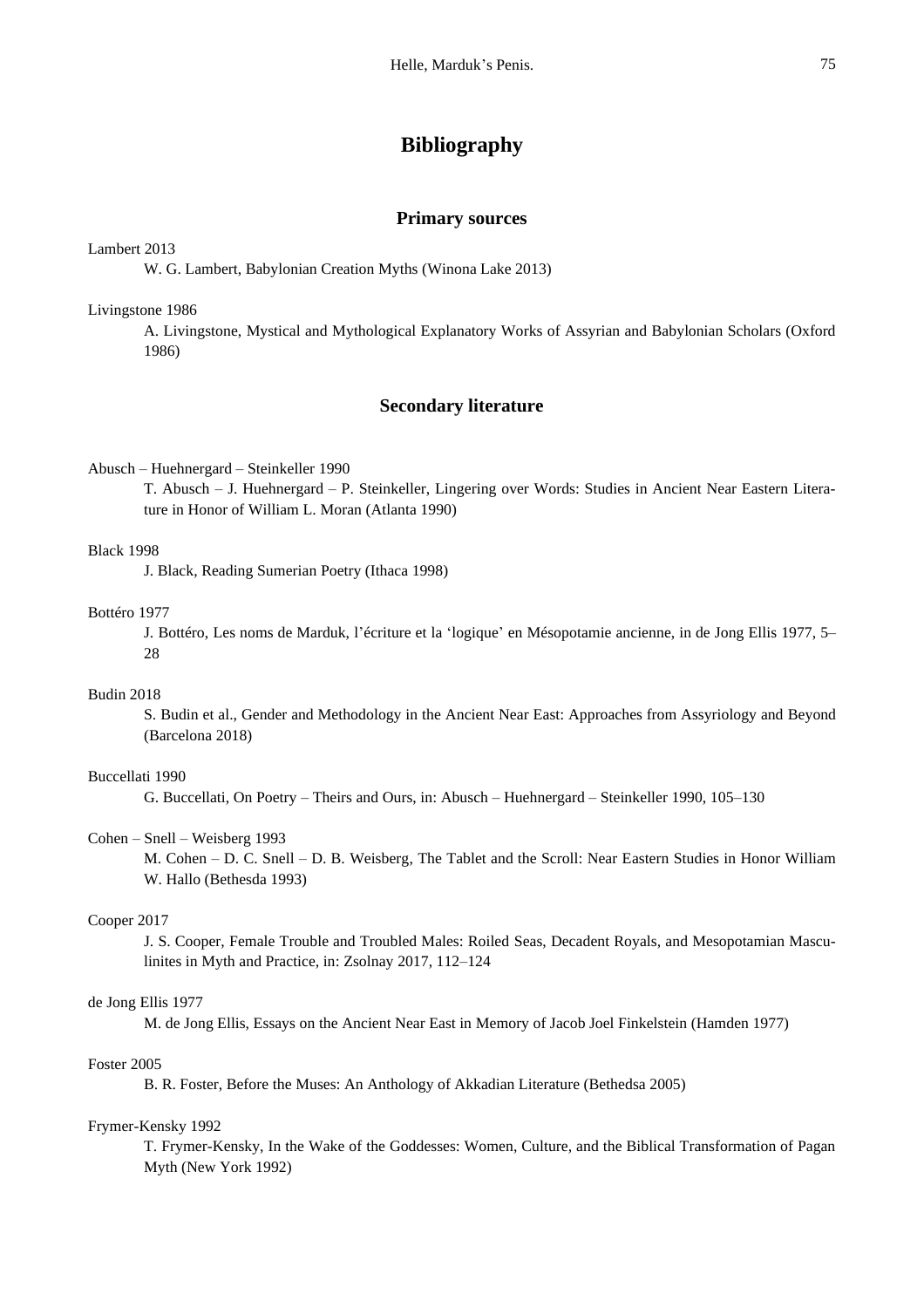# Garcia-Ventura 2016

A. Garcia-Ventura, The Sex-Based Division of Work *versus* Intersectionality: Some Strategies for Engendering the Ur III Textile Work Force, in Lion – Michel, 174–192.

#### Gubar 1981

S. Gubar, 'The Blank Page' and the Issues of Female Creativity, Critical Inquiry 8, 1981, 243–263

#### Guinan 2018

A. K. Guinan, Being Sardanapallus: Sex, Gender, and Theory, in: Budin et al. 2018, 9–37

# Guinan 2017

A. K. Guinan – P. Morris, Mesopotamia Before and After Sodom: Colleagues, Crack Troops, Comrades-In-Arms, in Zsolnay 2017, 150–175

#### Harris 1993

R. Harris, Gendered Old Age in *Enuma Elish*, in Cohen – Snell – Weisberg 1993, 111–115

# Helle 2016

S. Helle, Emotions in *Gilgamesh*: Desire, Grief, and Identity in the Standard Babylonian *Epic of Gilgamesh*, unpublished MA thesis, University of Copenhagen, 2016

#### Helle 2018

S. Helle, 'Only in Dress? Methodological Concerns Regarding Non-Binary Gender, in: Budin et al. 2018, 39– 51

#### Jacobsen 1976

T. Jacobsen, The Treasures of Darkness: A History of Mesopotamian Religion (New Haven 1976)

#### Lion – Michel 2016

B. Lion – C. Michel, The Role of Women in Work and Society in the Ancient Near East (Berlin 2016)

#### Metzler 2002

K. A. Metzler, Tod, Weiblichkeit und Ästhetik im mesopotamischen Weltschöpfungsepos *Enūma elîš*, in Parpola – Whiting 2002, 393–411

### Michalowski 1983

P. Michalowski, History as Charter: Some Observations on the Sumerian King List, Journal of the American Oriental Society 103, 1983, 237–248

# Michalowski 1990

P. Michalowski, Presence at the Creation, in: Abusch et al., 381–396

#### Nissinen 2010

M. Nissinen, Are there Homosexuals in Mesopotamian Literature?, Journal of the American Oriental Society 130, 2010, 73–77

#### O'Brien O'Keefe – Orchard 2005

K. O'Brien O'Keefe – A. Orchard, Latin Learning and English Lore: Studies in Anglo-Saxon Literature for Michael Lapidge, volume 1 (Toronto 2005)